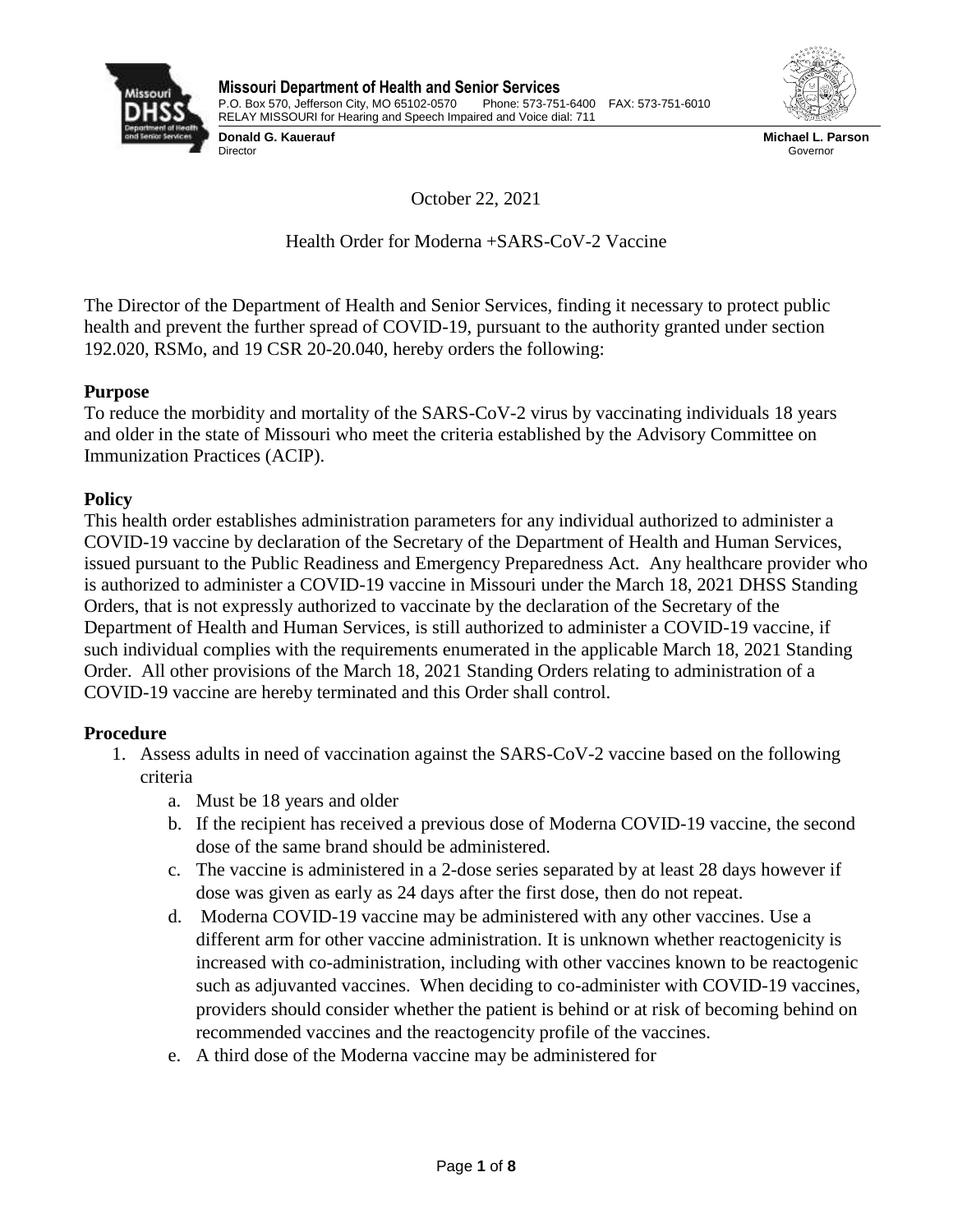certain individuals 18 years and older with moderate to a severe immune compromise due to a medical condition or recipe of immunosuppressive medication or treatments including but not limited to

- Immune compromised due to undergone solid organ transplantation and taking immune suppressing medications
- active treatment for solid tumor and hematologic malignancies
- Receipt of CAR-T cell or hematopoietic stem cell transplant (within 2) years of transplantation or taking immunosuppression therapy
- Moderate to severe primary immunodeficiency (eg., DiGeorge, Wiskott-Aldrich Syndrome
- Advanced or untreated HIV infection
- Immune compromised due to "Active treatment with high-dose" corticosteroids or other drugs that may suppress immune response: highdose corticosteroids (ie., $\geq 20$  mg prednisone or equivalent per day), alkylating agents, antimetabolites, transplant-related immunosuppressive drugs, cancer chemotherapeutic agents classified as severely immunosuppressive, tumor-necrosis (TNF) blocker or other biologic agents that are immunosuppressive or immunomodulatory "
- f. A Booster dose of Moderna COVID-19 vaccine **should** be administered to the following groups at least 6 months after completing their Moderna primary series i.e., the first 2 doses of a COVID-19 vaccine for healthy individuals or 3 dose primary series for severely or moderately immune compromised individuals.
	- People age 65 years and older
	- Residents aged 18 years and older in long-term care settings
	- People aged 50-64 years with underlying medical conditions [https://www.cdc.gov/coronavirus/2019-ncov/need-extra-precautions/people-with](https://www.cdc.gov/coronavirus/2019-ncov/need-extra-precautions/people-with-medical-conditions.html)[medical-conditions.html](https://www.cdc.gov/coronavirus/2019-ncov/need-extra-precautions/people-with-medical-conditions.html)
- g. A Booster dose of Moderna COVID-19 vaccine **may be** administered to the following groups, at least 6 months after completing their Moderna primary series i.e., the first 2 doses of a COVID-19 vaccine for healthy individuals or 3 dose primary series for severely or moderately immune compromised individuals:
	- People aged 18-49 years with underlying medical conditions [https://www.cdc.gov/coronavirus/2019-ncov/need-extra-precautions/people-with](https://www.cdc.gov/coronavirus/2019-ncov/need-extra-precautions/people-with-medical-conditions.html)[medical-conditions.html](https://www.cdc.gov/coronavirus/2019-ncov/need-extra-precautions/people-with-medical-conditions.html)
	- People aged 18-64 years at increased risk for COVID-19 exposure and transmission because of occupational or institutional setting. Occupations at increased risk for COVID-19 exposure and transmission include front line essential workers and health care workers as detailed by the CDC:
		- First responders (healthcare workers, firefighters, police, congregate care staff
		- Education staff (teachers, support staff, day care workers)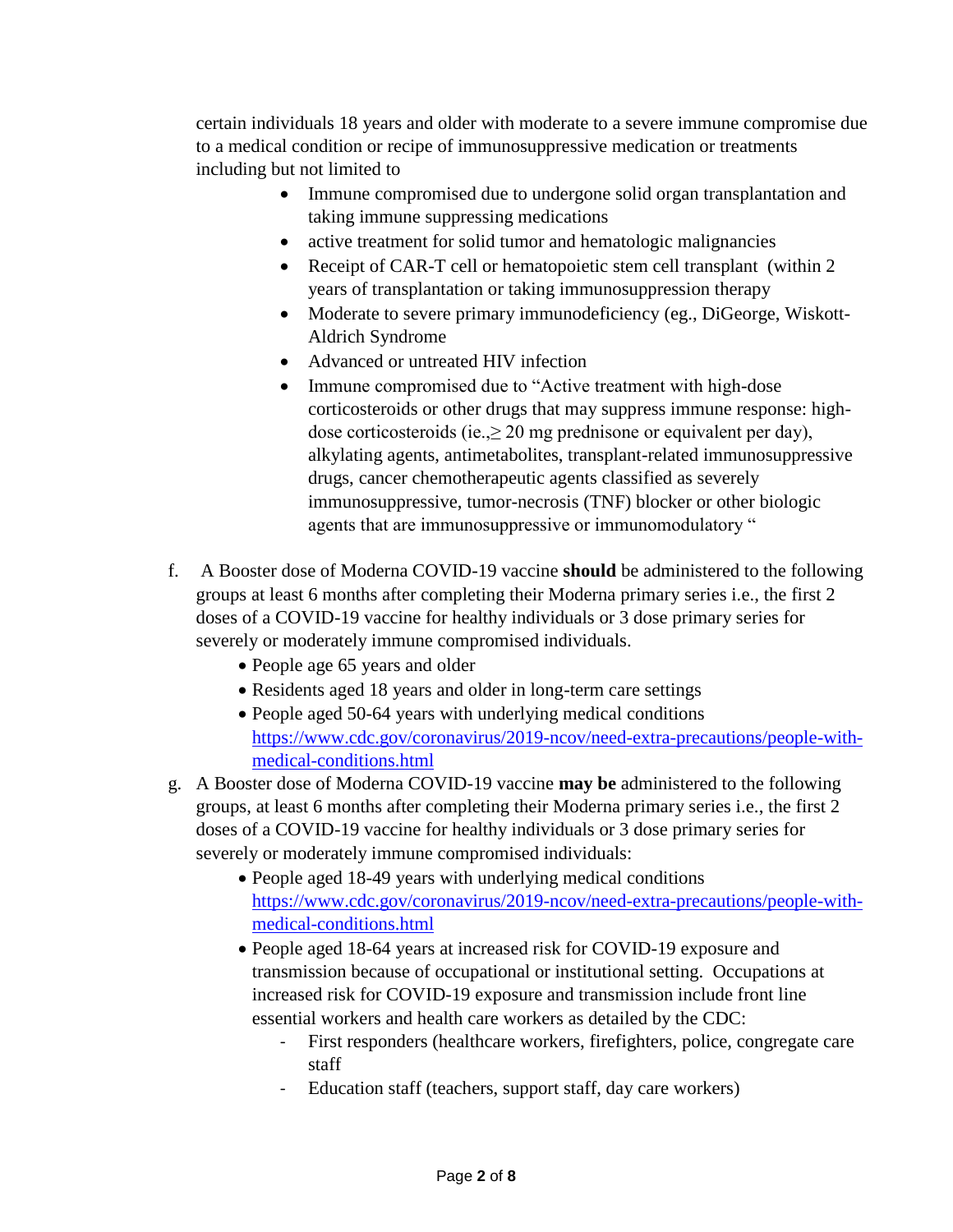- Food and agriculture workers
- Manufacturing workers
- Corrections workers
- U.S. Postal Service workers
- Public transit workers
- Grocery Store Workers
- 2. Screen all adults for contraindication and precautions for the SARS-CoV-2 vaccine
	- a. Contraindications
		- i. Under 18 years of age
		- ii. Do not give the SARS-CoV-2 vaccine to an individual who has experienced a serious reaction\* (e.g., anaphylaxis) to a prior dose of SARS-CoV-2 vaccine or to any of its components. For more information on vaccine components, refer to the manufactures' package insert<https://www.fda.gov/media/144637/download>
		- iii. Do not give the SARS-CoV-2 vaccine to an individual who has had an immediate allergic reaction of any severity to a previous dose of any mRNA COVID-19 vaccine or any of its components (including polyethylene glycol (PEG)\*\*

\*Immediate allergic reaction to a vaccine or medication is defined as any hypersensitivity-related signs or symptoms consistent with urticarial, angioedema, respiratory distress (e.g., wheezing, stridor), or anaphylaxis that occur within four hours following administration of vaccine or Interim Clinical Considerations for Use of mRNA COVID-19 Vaccines Currently Authorized in the United States at <https://www.cdc.gov/vaccines/covid-19/info-by-product/clinical-considerations.html#Contraindications>

\*\* These individuals should not receive mRNA SARS-CoV-2 vaccine at this time unless they have been evaluated by an allergist-immunologist and it is determined that the person can safely receive the vaccine (e.g., under observation, in a setting with advanced medical care available)

- b. Precautions
	- i. Moderate or severe acute illness with or without a fever
	- ii. Severe allergic reaction (e.g., anaphylaxis) to a previous dose of any vaccine\*\* (not including Moderna Vaccine)
		- 1. Action
			- a. Assess the risk of vaccination
			- b. Observe patient for 30 minutes following vaccination
	- iii. Polysorbate allergy is a precaution to Moderna COVID-19 vaccine(due to potential cross-reactivity hypersensitivity with the vaccine ingredient PEG)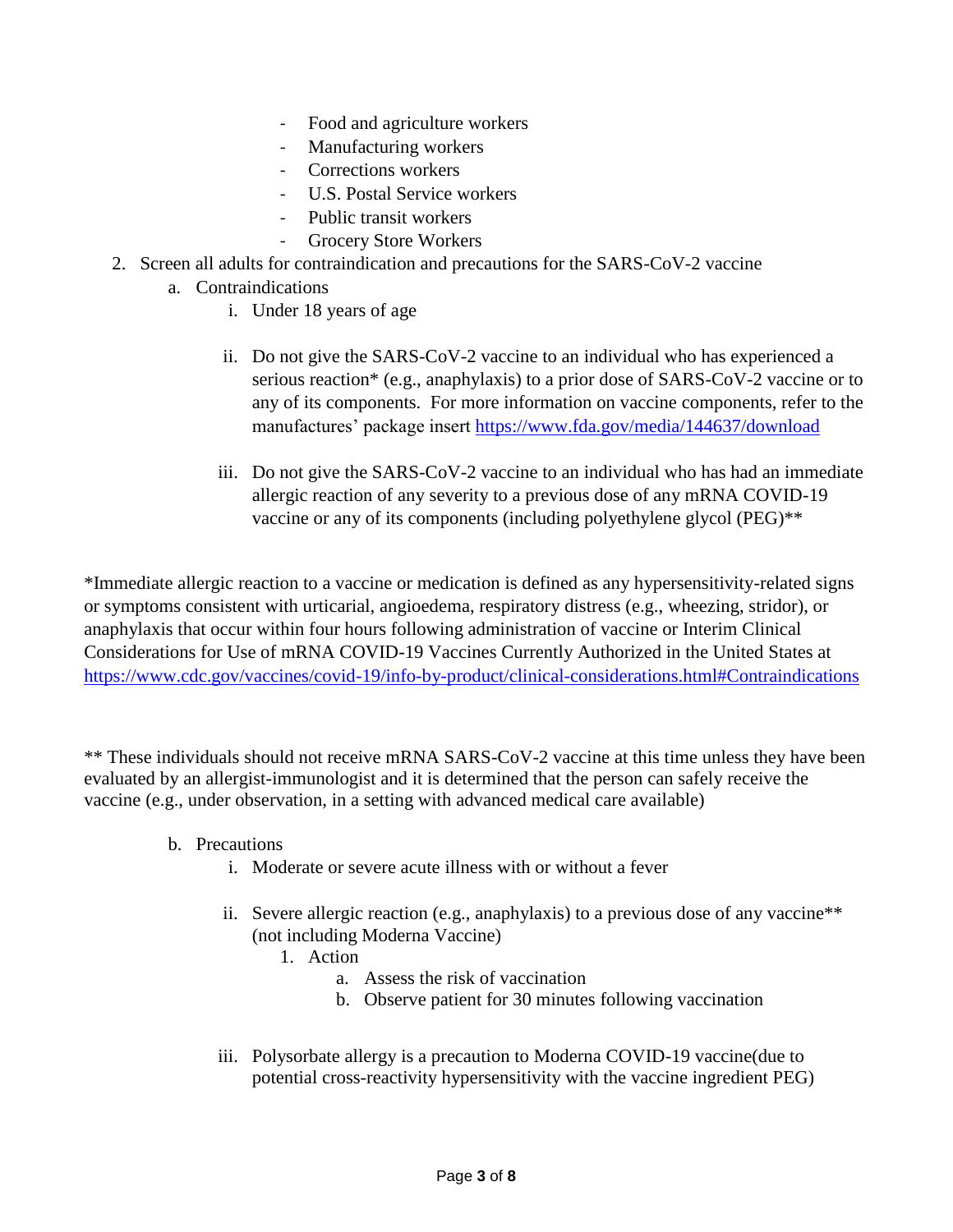- iv. Severe allergic reaction (e.g. Anaphylaxis) to a medication\*\* that is injectable
	- Action
		- a. Assess the risk of vaccination
		- b. Observe patient for 30 minutes following vaccination
- v. Delay vaccination in individuals in community or outpatient settings who have a known SARS-CoV-3 exposure until quarantine period has ended, unless individual resides in congregate healthcare setting or resident of other congregate settings (e.g., correctional facilities, homeless shelter)
- vi. Defer vaccination for both symptomatic and asymptomatic COVID-19 patients until they have met criteria to discontinue isolation
- vii. Delay vaccination if the individual has had passive antibody therapy for COVID-19 until 90 days have passed from completion of said therapy
- viii. Delay vaccination if the individual has history of MIS-C or MIS-A until 90 days have passed from the MIS-C or MIS-A diagnosis

\*\* Providers may consider deferring vaccination with the mRNA SARS-CoV-2 vaccine at this time until individual has been evaluated by an allergist-immunologist and it is determined that the person can safely receive the vaccine (e.g., under observation, in a setting with advanced medical care available) depending on risk of exposure to SARS-CoV-2 or risk of severe disease or death due to COVID-19 for further guidance visit [https://www.cdc.gov/vaccines/covid-19/info-by-product/clinical](https://www.cdc.gov/vaccines/covid-19/info-by-product/clinical-considerations.html#Contraindications)[considerations.html#Contraindications](https://www.cdc.gov/vaccines/covid-19/info-by-product/clinical-considerations.html#Contraindications)

- 3. Special Populations for which special counseling and a 15 minute observation period is recommended.
	- a. Pregnant females are recommended for vaccine depending on
		- i. Level of COVID-19 community transmission (risk of acquisition)
		- ii. Personal risk of contraction COVID-19 to her and potential risks to the fetus
		- iii. The efficacy of the vaccine
		- iv. The known side effects of the vaccine
		- v. The lack of data about the vaccine during pregnancy
	- b. Lactating (Breastfeeding) is not a contraindication to vaccination
	- c. Immunocompromised
		- i. Persons with HIV infection, other immunocompromising conditions, or who take immunosuppressive medications or therapies
		- ii. Data not currently available to establish safety and efficacy of vaccine in these groups
		- iii. These individuals may still receive COVID-19 vaccine unless otherwise contraindicated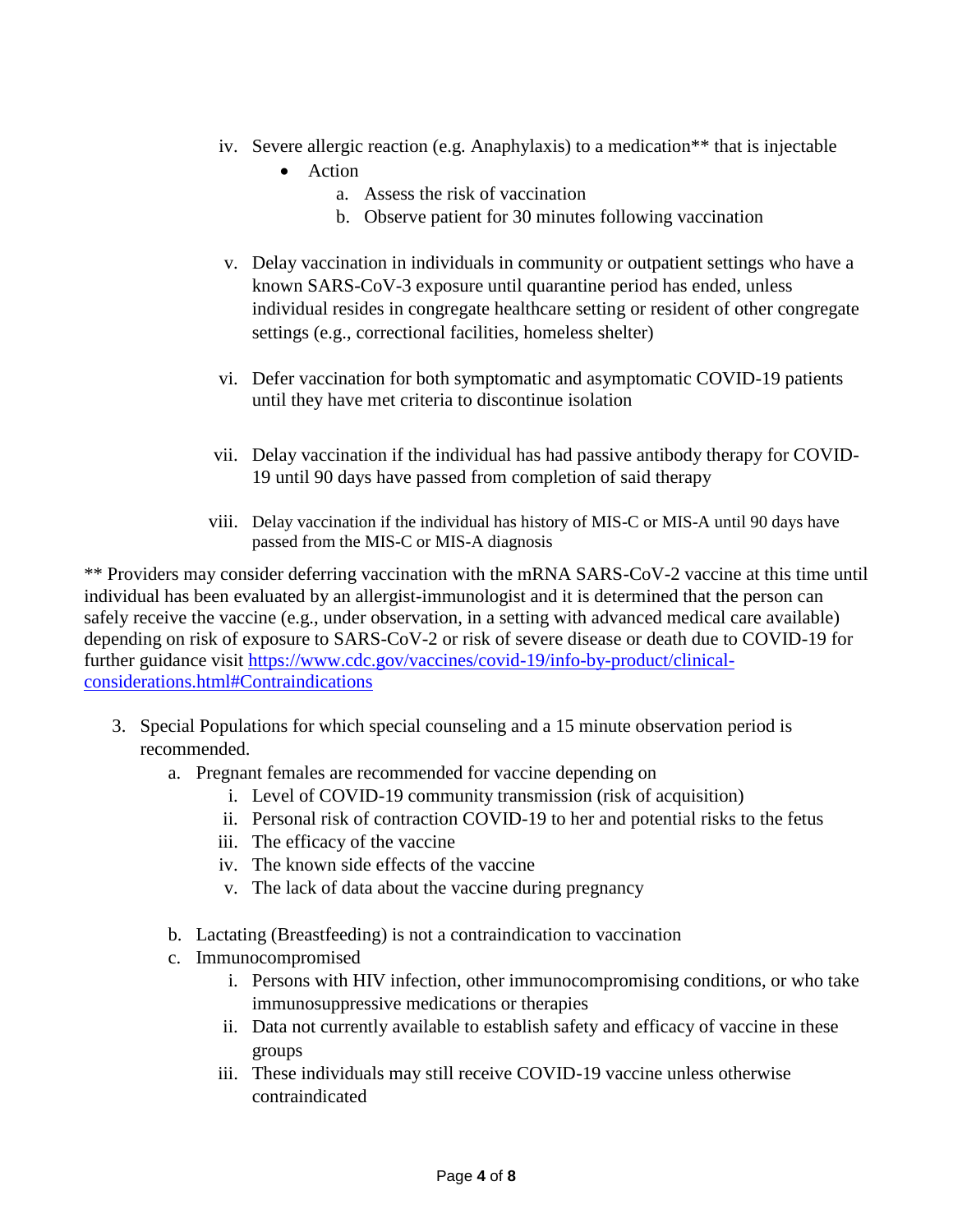- iv. Individuals should be counseled about:
	- Unknown vaccine safety and efficacy profiles in immunocompromised persons
	- Need to continue to follow all current guidance to protect themselves against COVID-19
	- $\bullet$  Have individuals seeking a 3<sup>rd</sup> dose of the mRNA Moderna COVID-19 vaccine complete the Additional mRNA COVID-19 Vaccine Dose Attestation statement
- 4. Routine testing for pregnancy or Antibody testing is not recommended prior to vaccination
- 5. Provide
	- a. Provide the Emergency Use Authorization (EUA) Fact Sheet
		- Provide all patients (or in the case of minors or incapacitated adults their legal representative) with a copy of the Emergency Authorization Fact Sheet. Provide non-English language if one is available and desired; these can be found at: <https://www.fda.gov/media/144638/download>
	- b. Provide the Vaccine Information Statement (VIS)
		- Provide all patients (or in the case of minors or incapacitated adults their legal representative) with a copy of the most current federal Vaccine Information Statement (VIS). Provide non-English speaking patients with a copy of the VIS in their native language if one is available and desired; these can be found at [www.immunize.org](http://www.immunize.org/)

#### 6. Prepare

- a. The Moderna COVID-19 Vaccine is supplied in two multiple-dose vial presentations:
	- A multiple-dose vial containing a maximum of 11 doses: range 10-11 doses (0.5 mL each).
	- or
	- A multiple-dose vial containing a maximum of 15 doses: range 13-15 doses (0.5 mL each)
- b. Choose the correct needle length and gauge for an intramuscular injection

| Gender and Weight of patient           | Needle<br>Gauge | Needle<br>Length | <b>Injection Site</b> |
|----------------------------------------|-----------------|------------------|-----------------------|
| Female or Male less than 130<br>pounds | $22 - 25$       | $5/8" - 1"$      | Intramuscular Deltoid |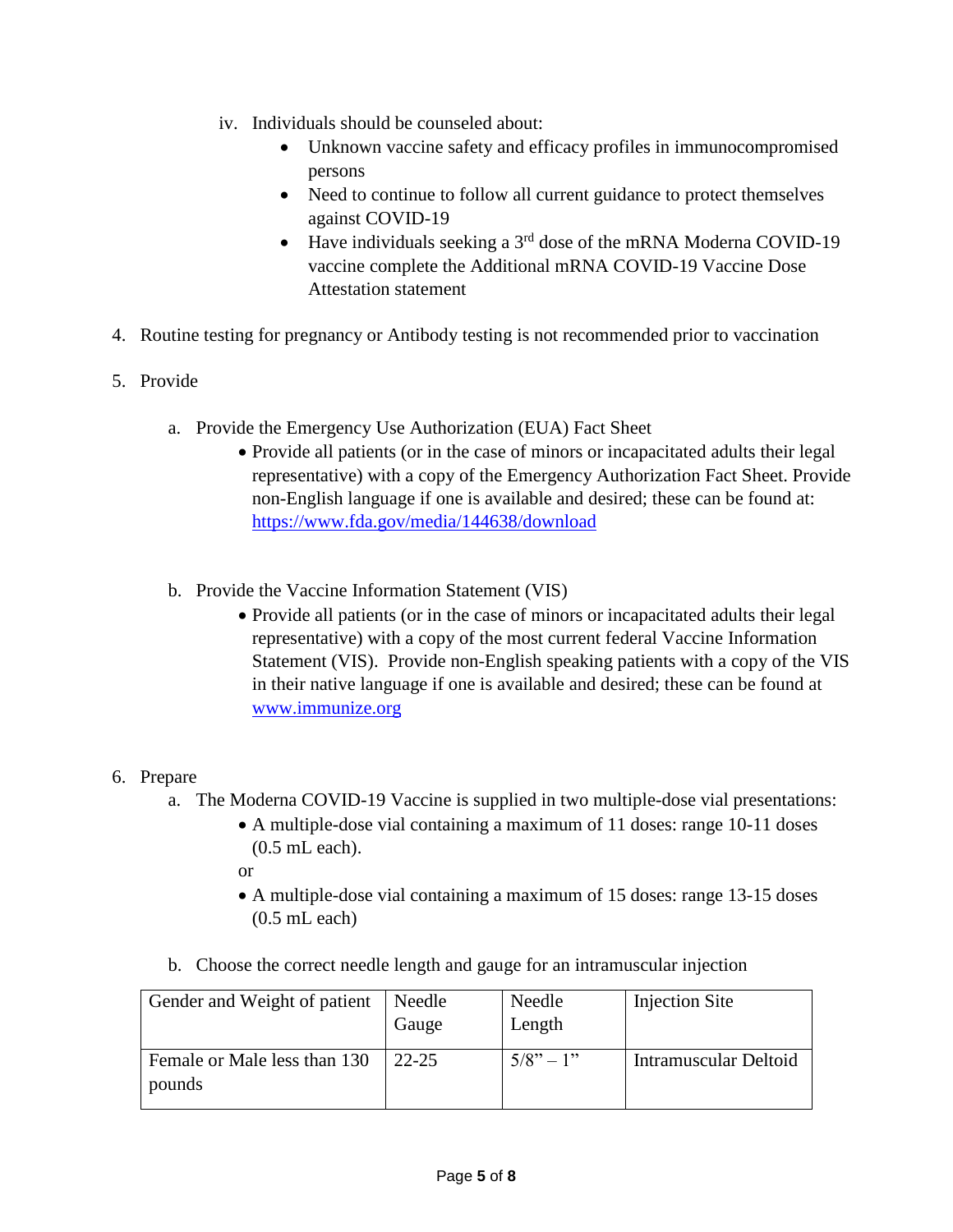| Female or Male 130-152 | $22 - 25$ | 1"                     | <b>Intramuscular Deltoid</b> |
|------------------------|-----------|------------------------|------------------------------|
| pounds                 |           |                        |                              |
| Female 153-200 pounds  | $22 - 25$ | $1"$ -1 $\frac{1}{2}"$ | <b>Intramuscular Deltoid</b> |
| Male 153-260 pounds    | $22 - 25$ | $1"$ -1 $\frac{1}{2}"$ | <b>Intramuscular Deltoid</b> |
| Female $200 +$ pounds  | $22 - 25$ | $1\frac{1}{2}$         | <b>Intramuscular Deltoid</b> |
| Male $260 +$ pounds    | $22 - 25$ | $1\frac{1}{2}$         | <b>Intramuscular Deltoid</b> |

## c. Prepare the Moderna COVID-19 vaccine

- Thaw the vaccine vial if frozen for 1 hour at room temperature or for 2 hours and 30 minutes in a refrigerator
- Once thawed remove the cap of the Moderna vaccine
- Let vial sit at room temperature for 15 minutes before administering
- Document date and time the vaccine was opened on the Moderna vaccine vial
- Clean top of Moderna vaccine vial with alcohol prep pad and with draw 0.5 ml of vaccine
- Gently swirl the vial between each dose withdrawn
- Discard open vial after 12 hours or after all doses have been removed (Whichever comes first)

### 7. Administer

| <b>Type of</b>                         | Age group                                                                    | <b>Dose</b> | Route         | <b>Instruction</b>                                           | <b>Dose Schedule</b>                                                                        |
|----------------------------------------|------------------------------------------------------------------------------|-------------|---------------|--------------------------------------------------------------|---------------------------------------------------------------------------------------------|
| <b>Vaccine</b>                         |                                                                              |             |               |                                                              |                                                                                             |
| Moderna<br>2 dose<br>primary<br>series | Adults 18 years and<br>older                                                 | $0.5$ ml    | Intramuscular | Administer<br>vaccine in deltoid/<br><b>Vastus Lateralis</b> | Give 2 doses<br>1 and 2 at least 28<br>days apart                                           |
| Moderna 3<br>dose<br>primary<br>series | Severely or<br>moderately immune<br>compromised adults<br>18 years and older | 0.5ml       | Intramuscular | Administer<br>vaccine in deltoid/<br><b>Vastus Lateralis</b> | Give dose 3 doses<br>1 and 2 at least 28<br>days apart<br>$2 - 3$ at least 28<br>days apart |
| <b>Booster</b><br>dose<br>Moderna      | 18 years and older                                                           | 0.25ml      | Intramuscular | Administer<br>vaccine in deltoid/<br><b>Vastus Lateralis</b> | Give the booster<br>dose at least 6<br>months after the last                                |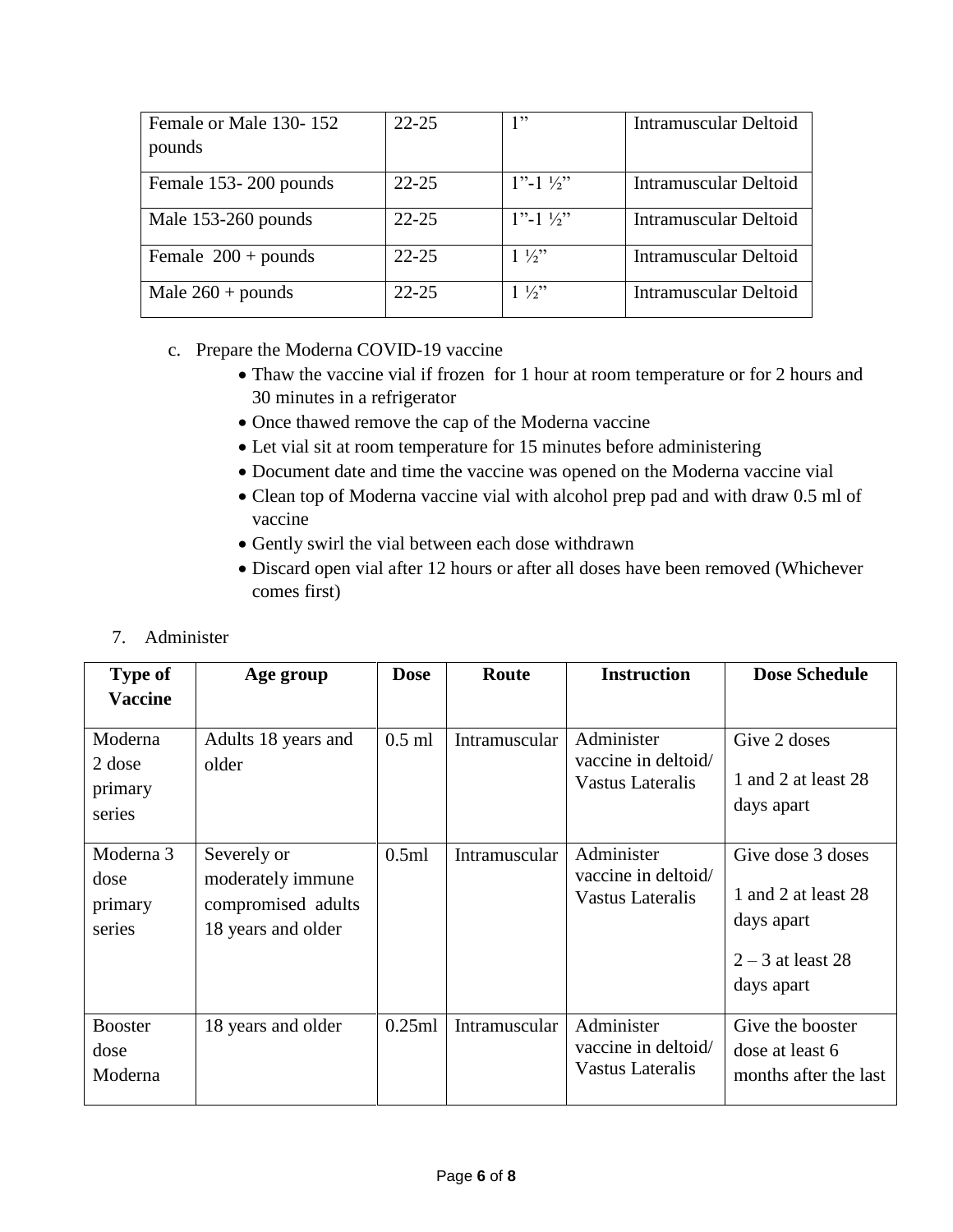|  |  | $\vert$ dose in the primary |
|--|--|-----------------------------|
|  |  | series                      |
|  |  |                             |

Patients who do not receive the  $2<sup>nd</sup>$  vaccination dose at 28 days should still receive that  $2<sup>nd</sup>$  dose as soon as possible thereafter

\*\*If the same vaccine that the person received previously is not available, a mixed series of mRNA COVID-19 or a dose of Janssen COVID-19 vaccine may be administered spaced appropriately apart according to the most recent clinical guidelines that can be found here <https://www.cdc.gov/vaccines/covid-19/clinical-considerations/covid-19-vaccines-us.html> .

All vaccine recipients should be monitored for at least 15 minutes following each vaccination dose

- 8. Document
	- a. Consent Form: Record the date the vaccine was administered, the manufacturer and lot number, the vaccination site and route, the vaccine dosage, and the name and title of the person administering the vaccine. Document the VIS given, and VIS publication date.
	- b. Immunization Record Card: Record the date of vaccination, and the name/location of the administering clinic and supply to recipient at time of vaccination.
	- c. Documentation of the vaccination in Missouri's immunization information system-ShowMeVax within 24-48 hours following vaccination
- 9. Emergency Protocols
	- a. If a patient experiences itching and swelling confined to the injection site where the vaccination was given, apply a cold compress to the injection site. Observe patient closely for the development of generalized symptoms until symptoms subside.
	- b. If symptoms are generalized (generalized itching, redness, urticaria (hives); or include angioedema (swelling of the lips, face, or throat); shortness of breath; shock; or abdominal cramping; call 911 and notify the patient's physician. Notifications should be done by a second person while the primary healthcare professional assesses the airway, breathing, circulation and level of consciousness of the patient. Vital signs (heart rate, respirations and Blood Pressure, pulse ox) should be taken every 5 minutes.
		- i. First-line treatment of an anaphylactic reaction is to administer Epinephrine 1:1000 dilution intramuscularly adult dose 0.3ml to 0.5ml with maximum dose of 0.5ml; or
		- ii. To administer Epinephrine auto-injector (0.3ml)
		- iii. For hives or itching, you may also administer diphenhydramine (orally or intramuscular with a standard dose of 25-50mg.) or hydroxyzine (standard oral dose is 25mg -100mg or 0.5-1.0 mg/kg.